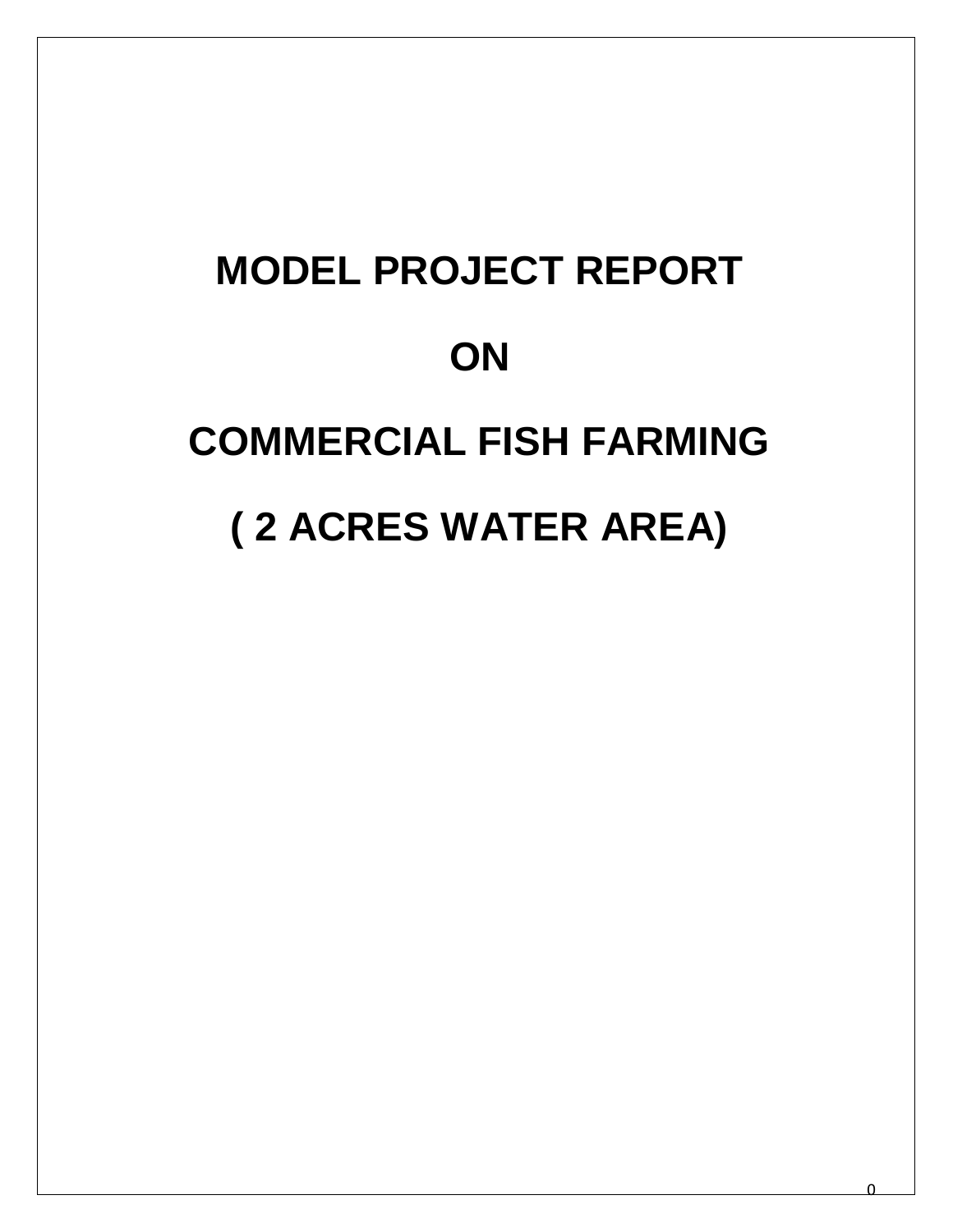## **PISCICULTURE**

 Since time immemorial, Fish as Protein is an essential ingredient of human food. It is also particularly essential for growing children both for their physical and mental growth. Protein deficiency leads to several diseases in human beings particularly children. Among sources of protein, fish is the cheapest and most easily digestible animal protein and was obtained from natural sources from time immemorial for consumption by human beings. Fish grows naturally in rivers and ponds but can also be produced under artificial conditions. However, due to over exploitation and pollution, the availability of fish in natural waters have declined considerably forcing scientists to adopt various methods to increase its production. Fish farming in controlled or under artificial conditions has become the easier way of increasing the fish production and its availability for consumption. Small entrepreneurs/farmers can easily take up fish culture in village ponds, tanks or any new water body and can improve their financial position substantially. It also creates gainful employment for skilled and unskilled youths.

 The area under tanks and ponds available for warm fresh water aquaculture is estimated to be 2.41 million ha. This shows the tremendous scope for fish culture in the country. Only 15 % of the potential area of tanks and ponds available is developed so far, showing immense possibilities for fish culture. Malkangiri district also has a tremendous potential for development of fisheries activities including expansion of water area and commercial fish production due to its conducive climate and water availability.

 Composite Pisciculture is adopted for getting maximum fish production from a pond or a tank through utilization of available food organisms supplemented by artificial feeding. Normally, the major species selected for composite fish culture are Catla, Rohu, Mrigal, other exotic varieties including minor carps and freshwater prawn.

A model economics for fish farming with 2 Acre water area is given below. This is indicative and applicable input and output costs and the parameters observed at the field level may be incorporated. An entrepreneur willing to establish a broiler farm may refer this project report and customize the same asper the local condition, since the Techno-Economic parameters may differ on a case by case basis.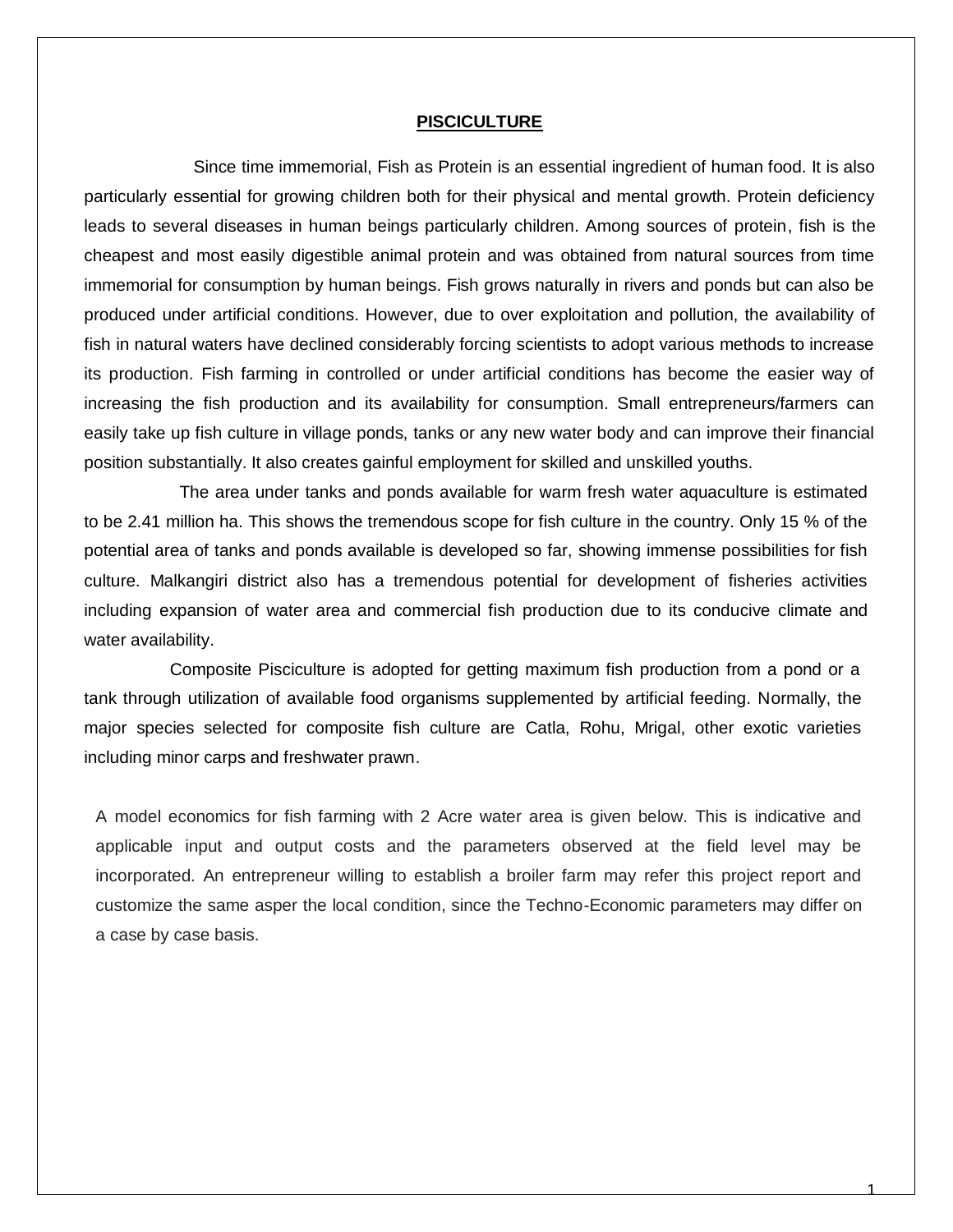| <b>TECHNO-ECONOMIC NORMS</b> |                                                     |               |                |  |  |  |
|------------------------------|-----------------------------------------------------|---------------|----------------|--|--|--|
| SI. No.                      | <b>Parameters</b>                                   | <b>UoM</b>    | <b>Value</b>   |  |  |  |
| $\mathbf{1}$                 | <b>CAPITAL INVESTMENT</b>                           |               |                |  |  |  |
| $\mathbf{I}$                 | Land                                                | Acre          | $\overline{2}$ |  |  |  |
| a                            | Cost of fencing / acre                              | Rs.           | 50000          |  |  |  |
| $\boldsymbol{II}$            | <b>Civil Construction</b>                           |               |                |  |  |  |
| a                            | Cost of office cum store room construction / sq.ft. | Rs.           | 250            |  |  |  |
| $\mathsf b$                  | Office-cum- store room                              | Sq.ft.        | 100            |  |  |  |
| III                          | <b>Water Supply system</b>                          |               |                |  |  |  |
| a                            | <b>Borewell / Tubewell</b>                          | Rs.           | $\mathbf 0$    |  |  |  |
| b                            | Pump 5 HP                                           | Rs.           | $\overline{0}$ |  |  |  |
| $\mathbf C$                  | Tank                                                | Rs.           | 240000         |  |  |  |
| IV                           | <b>Electrification</b>                              |               |                |  |  |  |
| a                            | Cost of electrification (as % of civil cost)        | $\%$          | 10             |  |  |  |
| V                            | <b>Equipments</b>                                   |               |                |  |  |  |
| a                            | Fishing Nets in LS                                  | Rs.           | 20000          |  |  |  |
| b                            | Inlet & Outlets in LS                               | Rs.           | 20000          |  |  |  |
| $\mathbf{2}$                 | <b>Water Area</b>                                   | Acre          | 2              |  |  |  |
| 3                            | Horticulture Crop in the dike                       | <b>LS</b>     | 20000          |  |  |  |
| 4                            | Culture period                                      | <b>Months</b> | 11             |  |  |  |
| 5                            | Depth of the Tank (Mts)                             | Meter         | 1.5            |  |  |  |
| $6\phantom{1}$               | Length of the Tank (Mts)                            | Meter         | 80             |  |  |  |
| $\overline{7}$               | Breadth of the tank proposed (Mts)                  | Meter         | 50             |  |  |  |
| 8                            | Total Cubic meter / Acre                            | Cum           | 6000           |  |  |  |
| $\boldsymbol{9}$             | Cost of Excaving of Pond / Cum                      | Rs.           | 40             |  |  |  |
| 10                           | <b>Fertilizers</b>                                  |               |                |  |  |  |
|                              | Lime                                                | Kgs           | 400            |  |  |  |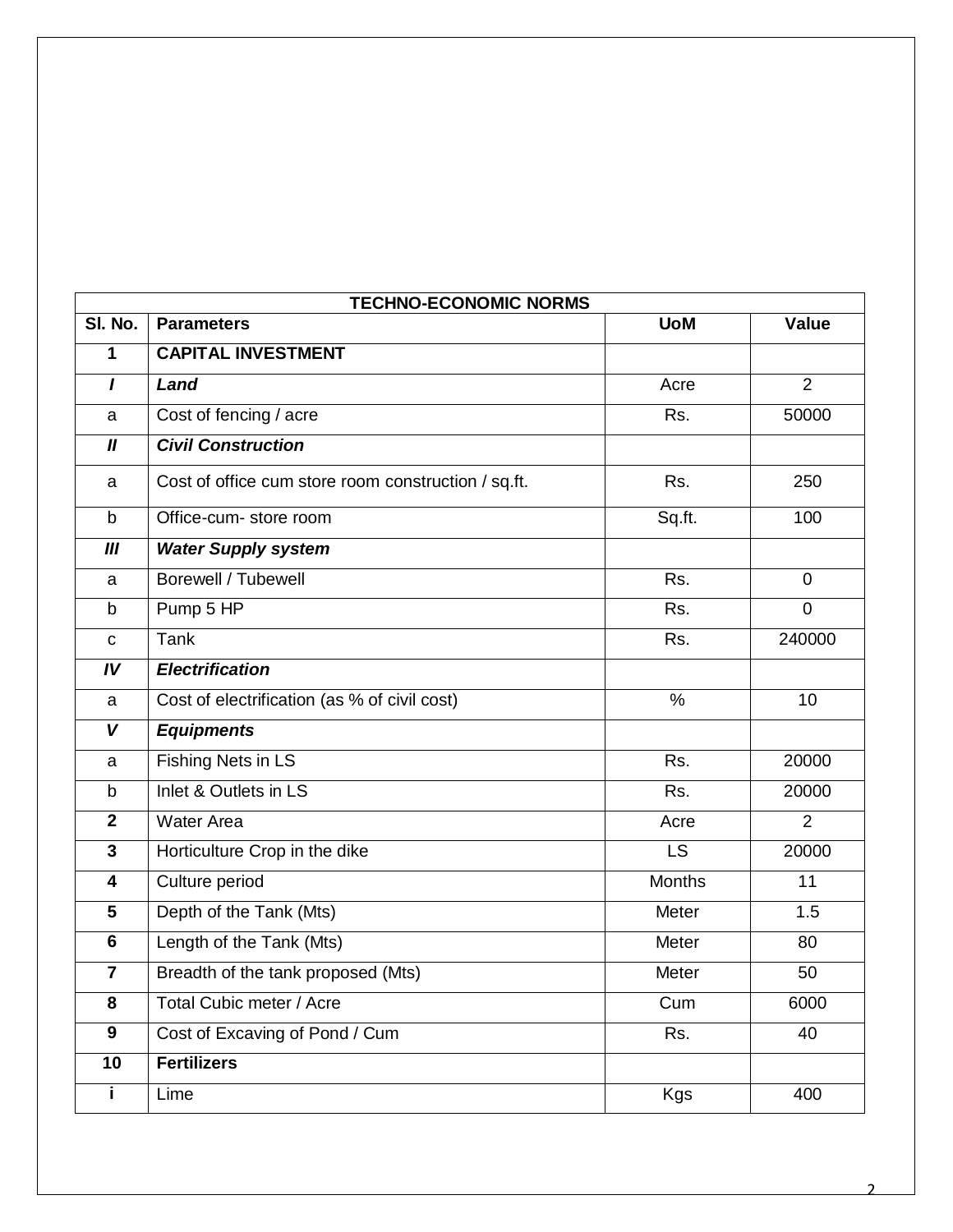| ij.             | Single super phosphate<br><b>Kgs</b>      |                    |                 |  |
|-----------------|-------------------------------------------|--------------------|-----------------|--|
| <b>iii</b>      | Urea                                      | <b>Kgs</b>         | 100             |  |
| iv              | Litter/ Raw Cow Dung (RCD)                | <b>Tones</b>       | $\overline{4}$  |  |
| $\mathbf v$     | Cost of Lime/ Kg                          | Rs.                | 5               |  |
| vi              | Cost of Single super phosphate/kg         | Rs.                | 10              |  |
| vii             | Cost of Urea/ kg                          | Rs.                | 10 <sup>1</sup> |  |
| viii            | Cost of Litter/ Raw Cow dungs (RCD)/ton   | Rs.                | 1000            |  |
| 11              | <b>Seed</b>                               |                    |                 |  |
| i.              | Fingerlings (80 mm above)                 | nos                | 2200            |  |
| ΪÏ              | Hatchery FW prawn seed                    | nos                | 2000            |  |
| <b>iii</b>      | Minor / exotic carp intercropping         | nos                | 1000            |  |
| iv              | Cost of Fingerlings (80 mm above)         | <b>Rs</b>          | 5               |  |
| $\mathbf V$     | Cost of Hatchery FW prawn seed            | <b>Rs</b>          | $\overline{2}$  |  |
| vi              | Cost of Minor / exotic carp intercropping | <b>Rs</b>          | $\overline{2}$  |  |
| $\overline{12}$ | <b>Feed</b>                               |                    |                 |  |
| i.              | Pellet feed                               | kgs                | 3000            |  |
| ii.             | Prawn feed                                | kgs                | 225             |  |
| <b>iii</b>      | Cost of pellet feed                       | <b>Rs</b>          | 22              |  |
| iv              | Cost of prawn feed                        | <b>Rs</b>          | 30              |  |
| 13              | <b>Miscellaneous</b>                      |                    |                 |  |
| i.              | Medicines & Chemicals/Acre                | <b>LS</b>          | 4000            |  |
| ii.             | Harvesting expenses/Acre                  | <b>LS</b>          | 4000            |  |
| iii             | Miscelleneous expenses/Acre               | LS                 | 4000            |  |
| 14              | Cost of horticulture crop plantation      | LS                 | 20000           |  |
| 15              | <b>Annual Yield of Fish</b>               | Kg/ Acre           | 2000            |  |
| 16              | Annual yield of Minor / exotic carps      | (Kg/ Acre)         | 400             |  |
| 17              | Annual yield of FW prawn                  | (Kg/ Acre)         | 100             |  |
| 18              | Sale price of fish                        | Rs./Kg.            | 110             |  |
| 19              | Sale price of Minor / Exotic carps        | Rs./Kg.            | 120             |  |
| 20              | Sale price of FW prawn                    | Rs./Kg.            | 200             |  |
| 21              | Sale of Horticulture Crop                 | Rs. In Lump<br>Sum | 30000           |  |

3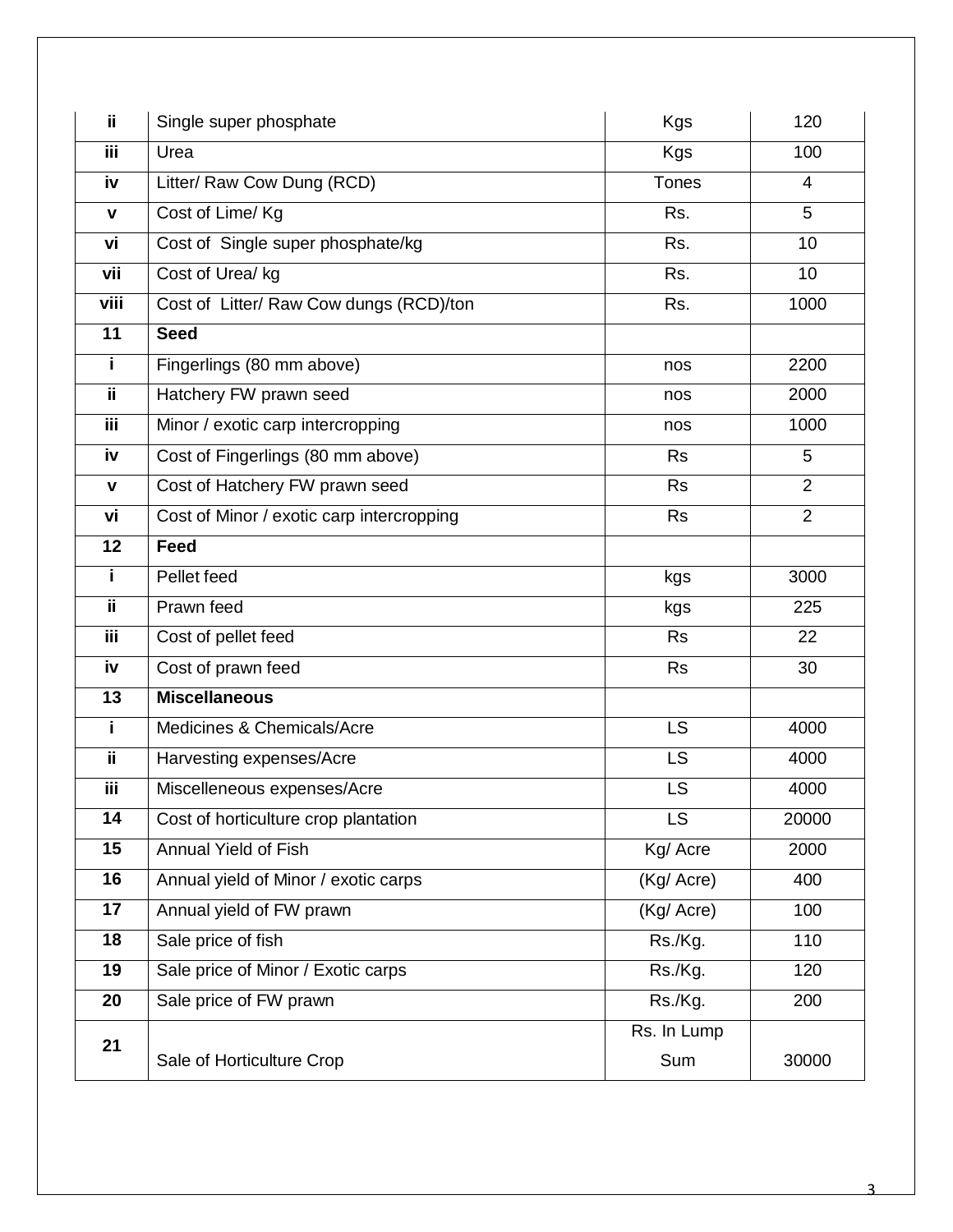|              | <b>PROJECT COST</b>                     |                |                       |                |                               |                                |  |  |
|--------------|-----------------------------------------|----------------|-----------------------|----------------|-------------------------------|--------------------------------|--|--|
| A            | <b>CAPITAL INVESTMENT</b>               |                |                       |                |                               |                                |  |  |
|              | <b>Particulars</b>                      |                | <b>Specifications</b> | <b>Units</b>   | <b>Unit Cost</b><br><b>Rs</b> | <b>Total cost</b><br><b>Rs</b> |  |  |
| 1            | Land                                    | $\overline{2}$ | Acre                  |                | Available                     | $\mathbf 0$                    |  |  |
| b            | Fencing                                 | $\overline{2}$ | Acre                  |                | 50000                         | 100,000                        |  |  |
|              |                                         |                |                       |                | Sub<br><b>Total</b>           | 100,000                        |  |  |
| $\mathbf{2}$ | <b>Civil Construction</b>               |                |                       |                |                               |                                |  |  |
| $\mathsf b$  | Office-cum-Store Room                   | 100            | sq. ft                |                | 250                           | 25,000                         |  |  |
|              |                                         |                |                       |                | <b>Sub</b><br><b>Total</b>    | 25,000                         |  |  |
| $\mathbf{3}$ | <b>Water Supply system</b>              |                |                       |                |                               |                                |  |  |
| A            | Pond excavation                         | 6000           | cum                   | $\overline{2}$ | 40                            | 480,000                        |  |  |
|              |                                         |                |                       |                | <b>Sub</b><br><b>Total</b>    | 480,000                        |  |  |
| 4            | <b>Electrification</b>                  |                |                       |                |                               |                                |  |  |
| a            | Installation & Fitting                  | 10%            | of civil cost         |                |                               | 2,500                          |  |  |
|              |                                         |                |                       |                | Sub<br><b>Total</b>           | 2,500                          |  |  |
| 5            | <b>Equipments</b>                       |                |                       |                |                               |                                |  |  |
| a            | <b>Fishing Nets</b>                     |                | <b>LS</b>             |                | 20000                         | 20,000                         |  |  |
| b            | Inlet & Outlets                         |                | <b>LS</b>             |                | 20000                         | 20,000                         |  |  |
|              |                                         |                |                       |                | Sub<br><b>Total</b>           | 40,000                         |  |  |
|              | <b>Total Capital Cost</b>               |                |                       |                |                               | 647,500                        |  |  |
| В            | <b>RECURRING EXPENDITURE</b>            |                |                       |                |                               |                                |  |  |
| a            | Fertiliser cost                         |                |                       |                |                               | 16,400                         |  |  |
| b            | Seed cost                               |                |                       |                |                               | 34,000                         |  |  |
| С            | Feed cost                               |                |                       |                |                               | 145,500                        |  |  |
| d            | Misc. cost                              |                |                       |                |                               | 24,000                         |  |  |
| C            | Cost of plantation of horticulture crop |                |                       |                |                               | 20,000                         |  |  |
|              | <b>Total Recurring Expenditure</b>      |                |                       |                |                               | 239,900                        |  |  |
| D            | <b>TOTAL PROJECT COST</b>               |                |                       |                |                               | 887,400                        |  |  |